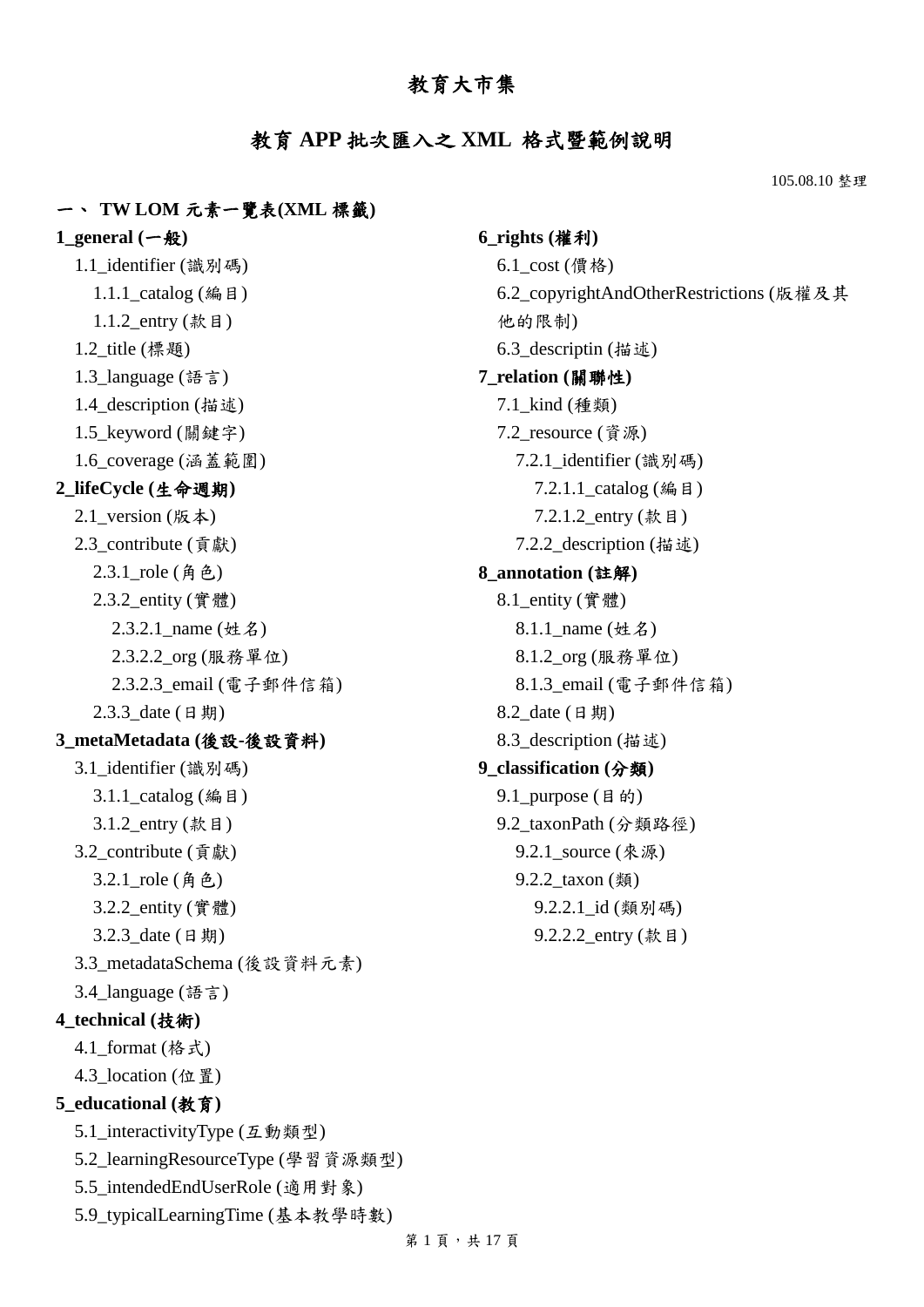◎表示該項目為必填

| XML 編碼                                                                                       | 補充說明                                  |
|----------------------------------------------------------------------------------------------|---------------------------------------|
| $\langle$ ?xml version="1.0" encoding="UTF-8"?>                                              |                                       |
| <lom <="" td="" xmlns="http://ltsc.ieee.org/xsd/LOM"><td></td></lom>                         |                                       |
| xmlns:xsi="http://www.w3.org/2001/XMLSchema">                                                |                                       |
| $<$ general $>$                                                                              | 1. $-\frac{1}{\mathcal{R}}$ (General) |
| <identifier></identifier>                                                                    | ◎【識別碼】                                |
| <catalog>appgo</catalog>                                                                     | 請填寫來源網站的名稱                            |
| <entry>980</entry>                                                                           | 或資源的識別符名稱。                            |
| $\triangle$ /identifier>                                                                     | 【識別碼-編目】                              |
|                                                                                              | 各單位可自訂該單                              |
|                                                                                              | 位之識別符名稱。                              |
|                                                                                              | 【識別碼-款目】                              |
|                                                                                              | 各單位可自訂該單                              |
|                                                                                              | 位之識別編碼,字                              |
|                                                                                              | 型須為半形。                                |
|                                                                                              |                                       |
| <title></title>                                                                              | ◎【資源名稱】                               |
| <string language="zh-TW">拯救地球</string>                                                       | APP 名稱。                               |
| $\langle$ title>                                                                             |                                       |
|                                                                                              |                                       |
| <language>英文</language>                                                                      | 【使用語言】                                |
|                                                                                              | 教育 APP 資源所使用<br>之語言,例如:英文。            |
|                                                                                              | ◎【應用程式說明】                             |
| <description></description>                                                                  |                                       |
| <string language="zh-TW">拯救地球 app 在於進行分類的小遊戲,新的<br/>更新增加了更多物件以作為分類項目。透過遊戲積分達到教育學習的目</string> | 教育 APP 資源之應用<br>程式說明。                 |
| 的。                                                                                           |                                       |
|                                                                                              |                                       |
|                                                                                              |                                       |
|                                                                                              |                                       |
|                                                                                              |                                       |
|                                                                                              |                                       |
|                                                                                              |                                       |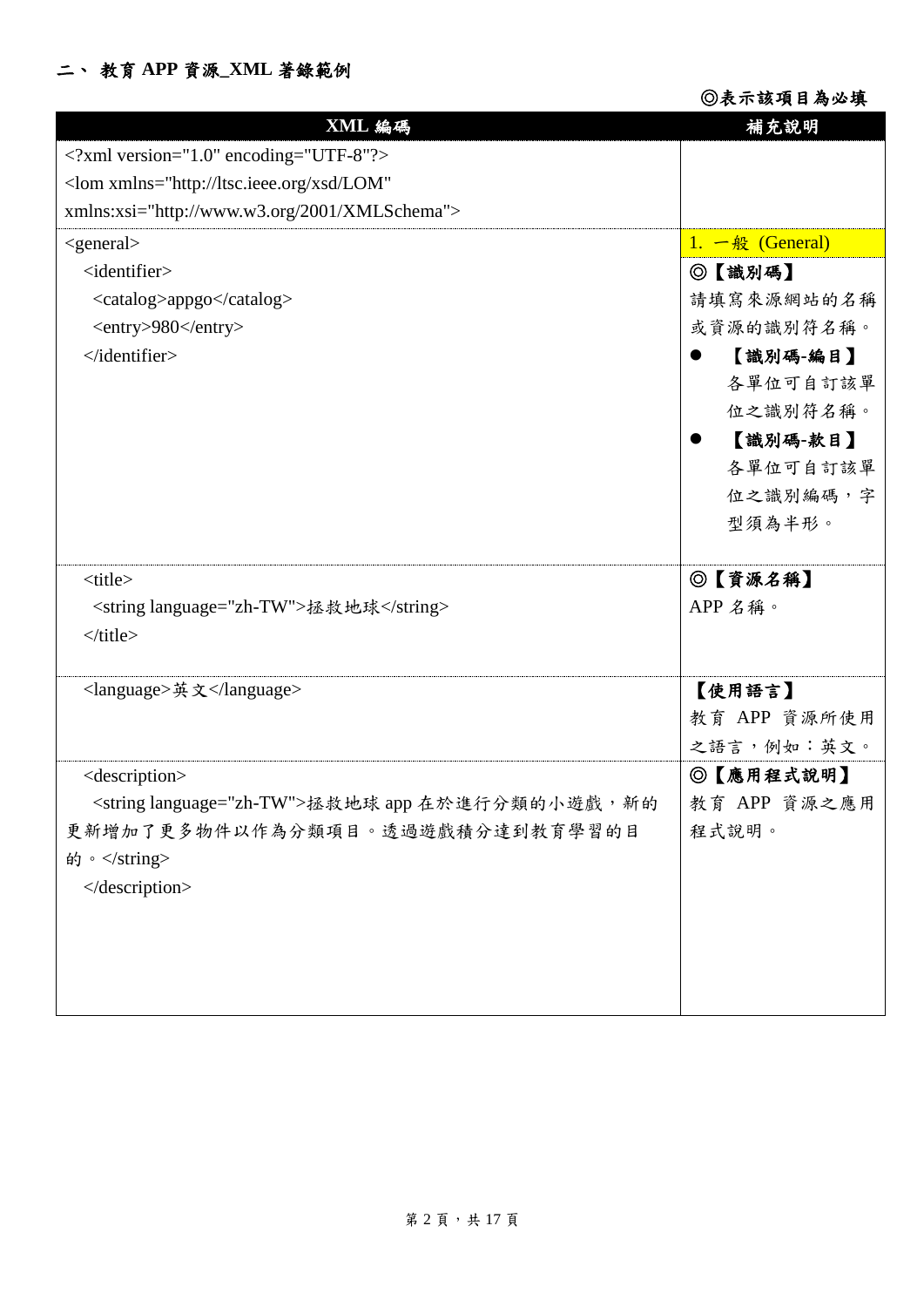| XML 編碼                                 | 補充說明           |
|----------------------------------------|----------------|
| <keyword></keyword>                    | 【關鍵字】          |
| <string language="zh-TW">垃圾分類</string> | 描述教育 APP 資     |
| $\langle$ keyword>                     | 源內容的關鍵字彙       |
| <keyword></keyword>                    | 或片語。           |
| <string language="zh-TW">資源回收</string> | 各筆關鍵字須新增       |
| $\langle$ keyword $\rangle$            | 獨立的標籤,勿同       |
| <keyword></keyword>                    | 時以逗點或空白格       |
| <string language="zh-TW">地球環保</string> | 於單一標籤中建立       |
| $\langle$ keyword $\rangle$            | 多筆關鍵字。         |
| <keyword></keyword>                    |                |
| <string language="zh-TW">遊戲</string>   |                |
| $\langle$ keyword $\rangle$            |                |
| <coverage></coverage>                  |                |
| $\le$ string language="zh-TW" $\ge$    |                |
| $\langle$ /coverage>                   |                |
| $\langle$ general>                     |                |
| $\langle$ lifeCycle>                   | 2. 生命週期 (Life  |
| <version></version>                    | cycle)         |
| <string language="zh-TW">1.0</string>  |                |
| $\langle /version \rangle$             |                |
| <contribute></contribute>              | ◎【貢獻者資訊】       |
| $<$ role $>$                           | 貢獻此筆教育 APP 資   |
| <source/> LOMv1.0                      | 源者的參與者。        |
| <value>推薦者</value>                     | 【貢獻者角色】        |
| $\langle$ role>                        | 貢獻此筆資源者的       |
| <entity></entity>                      | 身分別。           |
| <name>劉奕甫</name>                       | 【姓名】           |
| <org>新北市淡水區新市國民小學</org>                | 資源貢獻者的真實       |
| <email>yithfu@gmail.com</email>        | 姓名。若為單位組       |
| $\langle$ entity>                      | 織,請提供單位組       |
| $<$ date $>$                           | 織名稱。           |
| <datetime>2013-09-30 </datetime>       | 【服務單位/計畫】      |
| $\langle$ date>                        | 資源貢獻者的所屬       |
|                                        | 學校/單位。若資源      |
| $\triangle$ lifeCycle>                 | 貢獻單位為委辦計       |
|                                        | 畫,請填寫計畫名       |
|                                        | 稱。             |
|                                        | <b>(Email)</b> |
|                                        | 資源貢獻者經常使       |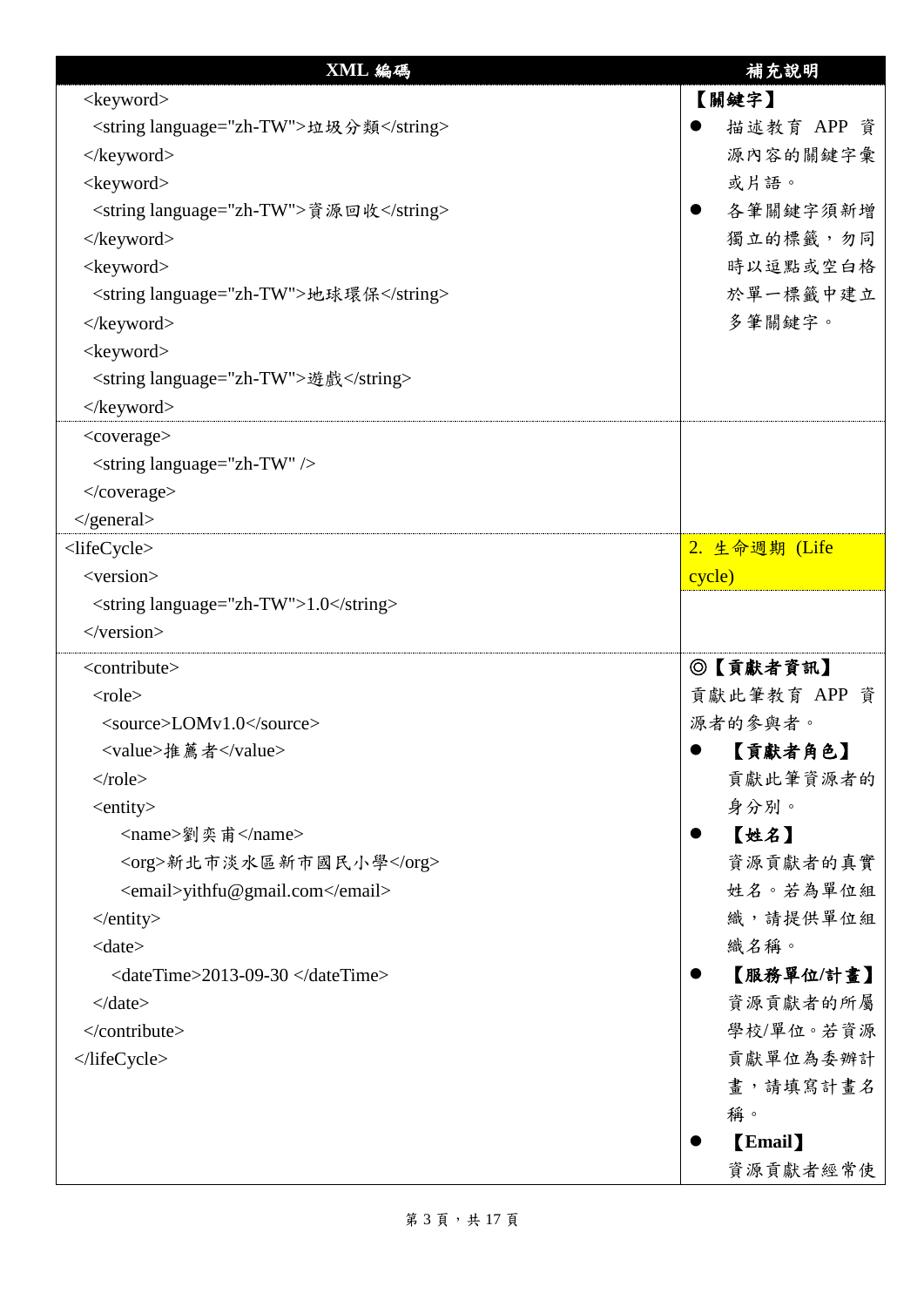| XML 編碼                               | 補充說明              |
|--------------------------------------|-------------------|
|                                      | 用的電子郵件信           |
|                                      | 箱。若資源貢獻單          |
|                                      | 位為委辦計畫,著          |
|                                      | 錄時請填寫教育部          |
|                                      | 計畫承辦人員的電          |
|                                      | 子郵件信箱。            |
| <metametadata></metametadata>        | 3. 後設-後設資料        |
| <identifier></identifier>            | (Meta-metadata)   |
| $\langle$ catalog $\rangle$          |                   |
| $\langle$ entry $\rangle$            |                   |
| $\triangle$ /identifier>             |                   |
| <contribute></contribute>            |                   |
| $<$ role $>$                         |                   |
| $\langle$ source $\rangle$           |                   |
| $\langle$ value $\rangle$            |                   |
| $\langle$ role>                      |                   |
| $\le$ entity $\ge$                   |                   |
| $<$ date $>$                         |                   |
| <datetime></datetime>                |                   |
| $\langle$ date>                      |                   |
| $\langle$ /contribute>               |                   |
| <metadataschema></metadataschema>    |                   |
| $\langle$ language $\langle \rangle$ |                   |
|                                      |                   |
| <technical></technical>              | 4. 技術 (Technical) |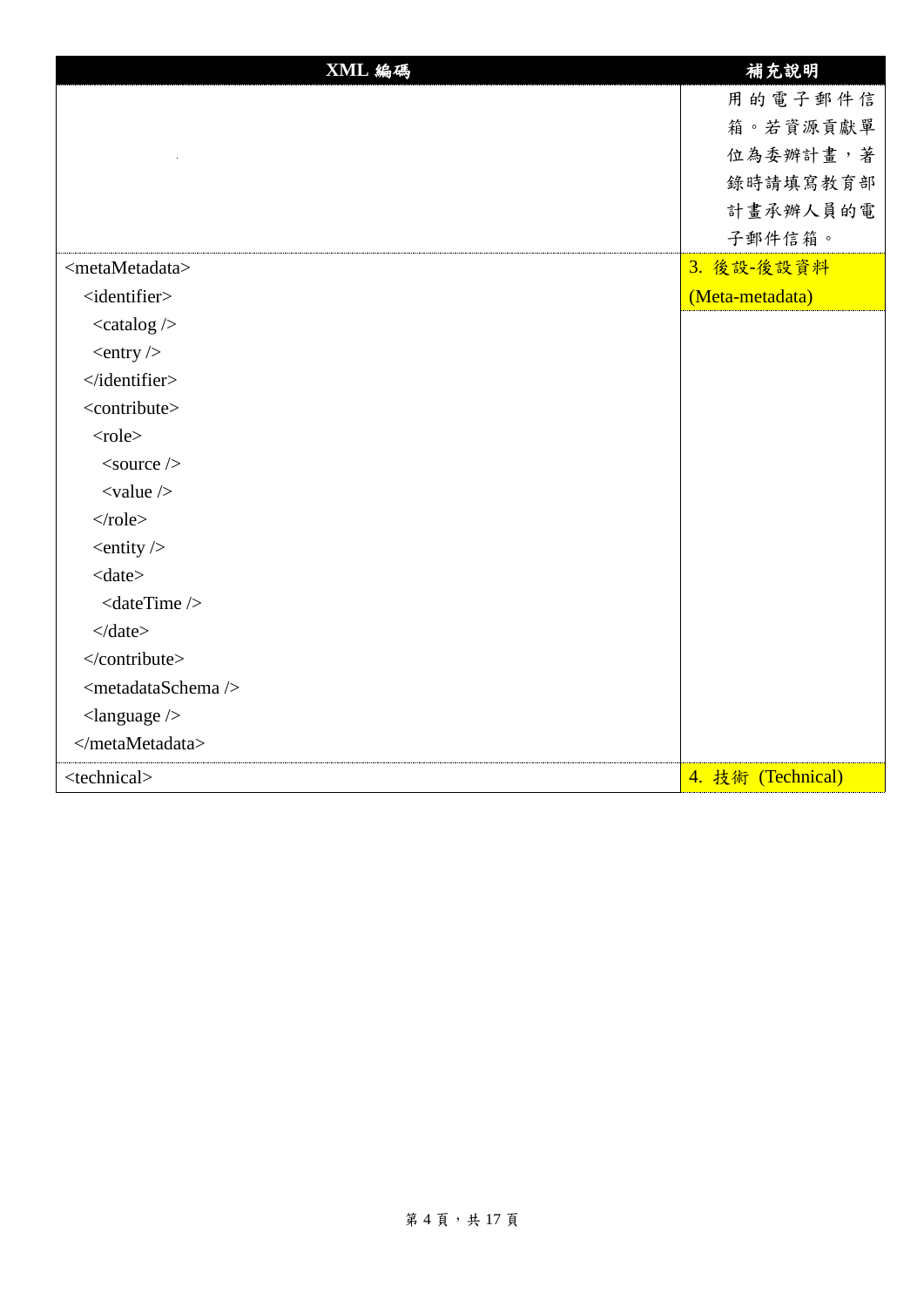| ◎【資源連結】<br><format>text/html</format><br>請填寫教育 APP<br>$\bullet$<br>資源所在之連結網<br><location>http://appgo.ntpc.edu.tw/ApiContent.aspx?edu=1&amp;id=980</location><br><br>址。<br>填入資源連結對應<br>$\bullet$<br>到檔案的 MIME<br>Type 類型, 如 html<br>為 text/html。 |
|--------------------------------------------------------------------------------------------------------------------------------------------------------------------------------------------------------------------------------------------------|
|                                                                                                                                                                                                                                                  |
|                                                                                                                                                                                                                                                  |
|                                                                                                                                                                                                                                                  |
|                                                                                                                                                                                                                                                  |
|                                                                                                                                                                                                                                                  |
|                                                                                                                                                                                                                                                  |
|                                                                                                                                                                                                                                                  |
|                                                                                                                                                                                                                                                  |
|                                                                                                                                                                                                                                                  |
|                                                                                                                                                                                                                                                  |
|                                                                                                                                                                                                                                                  |
|                                                                                                                                                                                                                                                  |
|                                                                                                                                                                                                                                                  |
|                                                                                                                                                                                                                                                  |
|                                                                                                                                                                                                                                                  |
| ◎【適用載具】<br><requirement></requirement>                                                                                                                                                                                                           |
| 教育 APP 資源所適用<br><orcomposite></orcomposite>                                                                                                                                                                                                      |
| 的載具類型。<br><type></type>                                                                                                                                                                                                                          |
| $\langle$ source $\rangle$                                                                                                                                                                                                                       |
| <value>platform</value>                                                                                                                                                                                                                          |
| $\langle$ type>                                                                                                                                                                                                                                  |
| $<$ name $>$                                                                                                                                                                                                                                     |
| $\langle$ source $\rangle$                                                                                                                                                                                                                       |
| <value>手機</value>                                                                                                                                                                                                                                |
| $<$ /name $>$                                                                                                                                                                                                                                    |
|                                                                                                                                                                                                                                                  |
| $\langle$ requirement>                                                                                                                                                                                                                           |
| <requirement></requirement>                                                                                                                                                                                                                      |
| <orcomposite></orcomposite>                                                                                                                                                                                                                      |
| <type></type>                                                                                                                                                                                                                                    |
| $\langle$ source $\rangle$                                                                                                                                                                                                                       |
| <value>platform</value>                                                                                                                                                                                                                          |
| $\langle$ type>                                                                                                                                                                                                                                  |
| $<$ name $>$                                                                                                                                                                                                                                     |
| $\langle$ source $\rangle$                                                                                                                                                                                                                       |
| <value>平板</value>                                                                                                                                                                                                                                |
| $<$ /name>                                                                                                                                                                                                                                       |
|                                                                                                                                                                                                                                                  |
| $\langle$ requirement>                                                                                                                                                                                                                           |

## 第 5 頁, 共 17 頁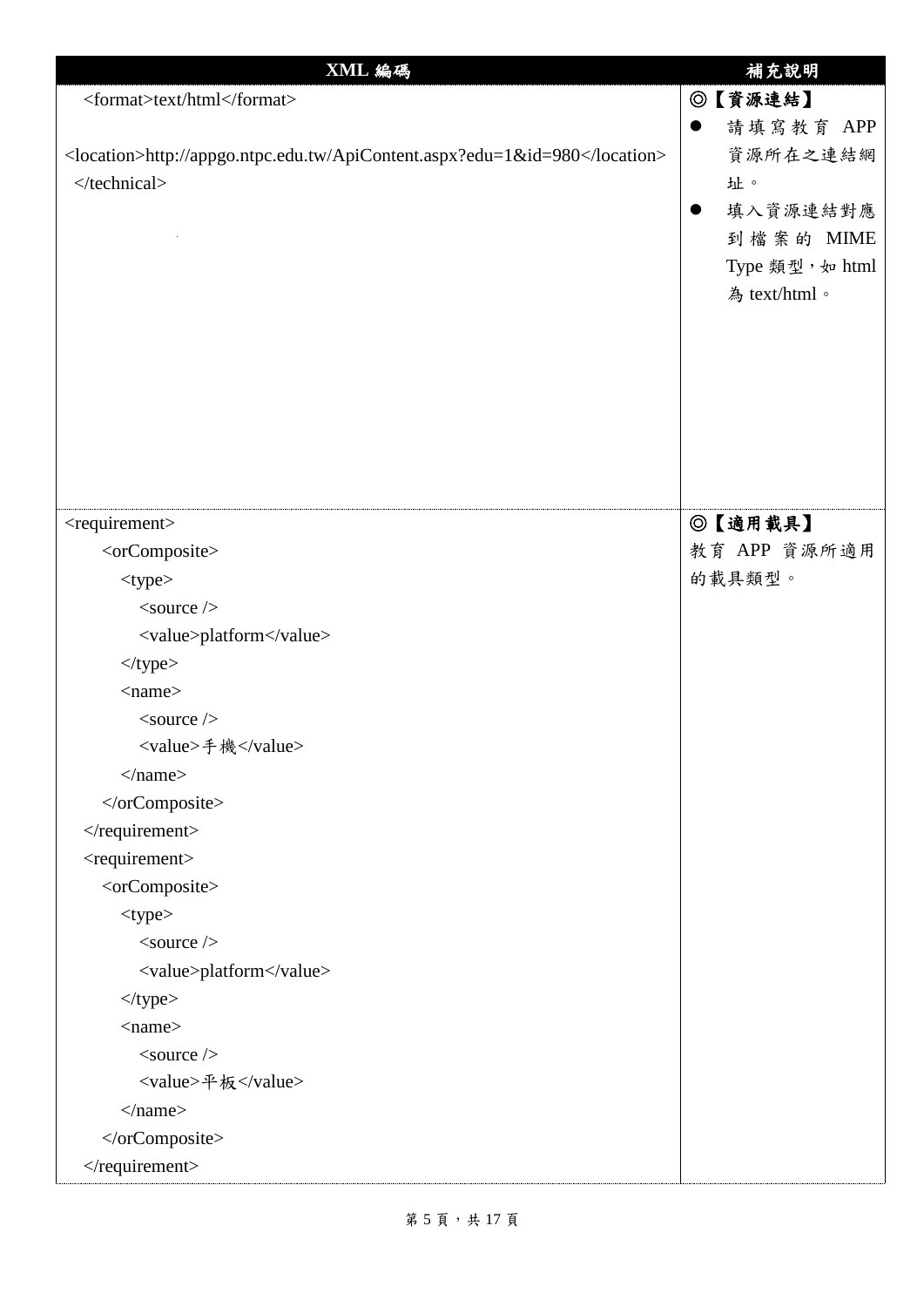| XML 編碼                                                          | 補充說明                |
|-----------------------------------------------------------------|---------------------|
| <requirement></requirement>                                     | ◎【作業系統】             |
| <orcomposite></orcomposite>                                     | 教育 APP 資源所適用        |
| <type></type>                                                   | 的作業系統。              |
| <source/> LOMv1.0                                               |                     |
| <value>operating system</value>                                 |                     |
| $\langle$ type $\rangle$                                        |                     |
| $<$ name $>$                                                    |                     |
| $\langle$ source $\rangle$                                      |                     |
| <value>iOS</value>                                              |                     |
| $<$ /name $>$                                                   |                     |
|                                                                 |                     |
| $\langle$ requirement>                                          |                     |
| $\langle$ technical>                                            |                     |
| <educational></educational>                                     | 5. 教育 (Educational) |
| <interactivitytype>混合式</interactivitytype>                      |                     |
| <learningresourcetype></learningresourcetype>                   |                     |
| <source/> LOMv1.0                                               |                     |
| <value>教材</value>                                               |                     |
|                                                                 |                     |
| <intendedenduserrole></intendedenduserrole>                     |                     |
| <source/> LOMv1.0                                               |                     |
| <value>學習者</value>                                              |                     |
|                                                                 |                     |
| <typicallearningtime></typicallearningtime>                     |                     |
| $\alpha$ <duration <math="">\beta</duration>                    |                     |
|                                                                 |                     |
| $\triangleleft$ /educational>                                   |                     |
| $<$ rights $>$                                                  | 6. 權利 (Rights)      |
| $<$ cost $>$                                                    | 【授權方式】              |
| <source/> LOMv1.0                                               | 因多數推薦者並非            |
| <value>no</value>                                               | 該 APP 作者,避免         |
| $\langle\text{cost}\rangle$                                     | 推薦者在未經作者            |
| <copyrightandotherrestrictions></copyrightandotherrestrictions> | 同意授權下進行任            |
| <source/> LOMv1.0                                               | 一授權方式宣告,            |
| <value>yes</value>                                              | 造成後續使用者產            |
|                                                                 | 生閱讀混淆情形,            |
| <description></description>                                     | 於 v2.0 版本將授權        |
| <string language="zh-TW">20</string>                            | 方式鎖定。               |
|                                                                 | 請固定輸入授權方            |
| $\langle$ rights>                                               |                     |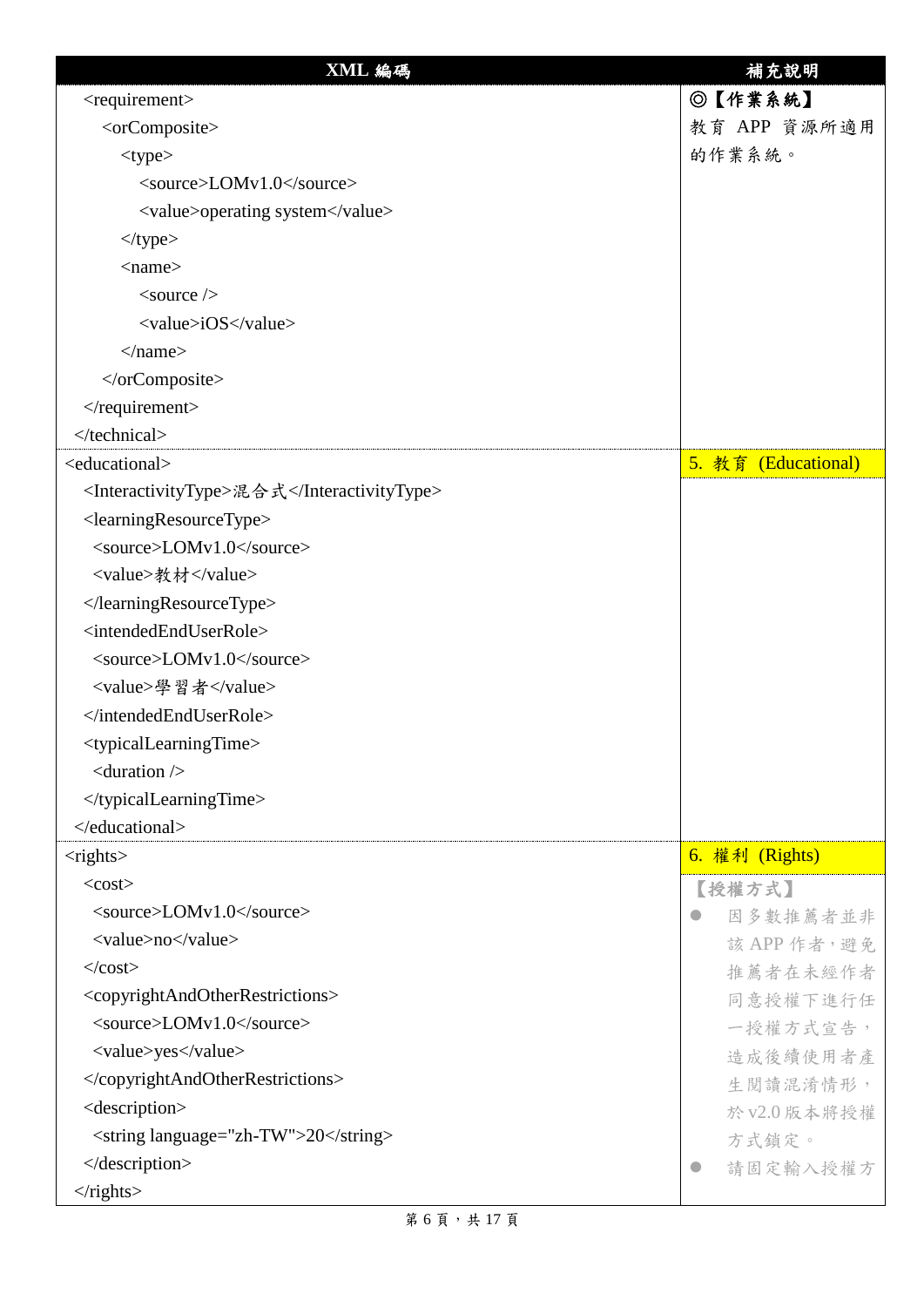| XML 編碼                                                    | 補充說明               |
|-----------------------------------------------------------|--------------------|
|                                                           | 式為:20(著作權所         |
|                                                           | 有)。                |
|                                                           |                    |
|                                                           |                    |
|                                                           |                    |
|                                                           |                    |
|                                                           |                    |
|                                                           |                    |
|                                                           |                    |
|                                                           |                    |
|                                                           |                    |
|                                                           |                    |
| <relation></relation>                                     | 7. 關聯性(Relation)   |
| $\langle$ kind $\rangle$                                  | 【相關 APP 資源】        |
| <source/> LOMv1.0                                         | 與此 APP 資源相關之       |
| <value>references</value>                                 | 其他資源。              |
| $\langle$ kind $\rangle$                                  |                    |
| <resource></resource>                                     |                    |
| <identifier></identifier>                                 |                    |
| <catalog>appgo </catalog>                                 |                    |
| $\langle entry>1047$                                      |                    |
| $\triangle$ /identifier>                                  |                    |
| <description></description>                               |                    |
| <string language="zh-TW">太陽觀測師(Sun Surveyor)</string>     |                    |
| $\triangle$ description>                                  |                    |
| $\langle$ resource>                                       |                    |
|                                                           |                    |
| <annotation></annotation>                                 | 8. 註解 (Annotation) |
| <entity></entity>                                         | 【教學方法或心得】          |
| <name>劉奕甫</name>                                          | 提供教學相關方法或心         |
| <org>新北市淡水區新市國民小學</org>                                   | 得。                 |
| <email>yithfu@gmail.com</email>                           |                    |
| $\langle$ entity>                                         |                    |
| $<$ date $>$                                              |                    |
| <datetime>2013-09-30</datetime>                           |                    |
| $\langle$ date>                                           |                    |
| <description></description>                               |                    |
| <string language="zh-TW">1.教師進行 app 遊戲活動時穎該進行對於環</string> |                    |
| 境汙染、資源回收、及垃圾分類等的基礎教學與認識。                                  |                    |
| 2.小遊戲活動前教師必須簡單的介紹幾個簡單的分類項目英文,如 paper。                     |                    |

第 7 頁, 共 17 頁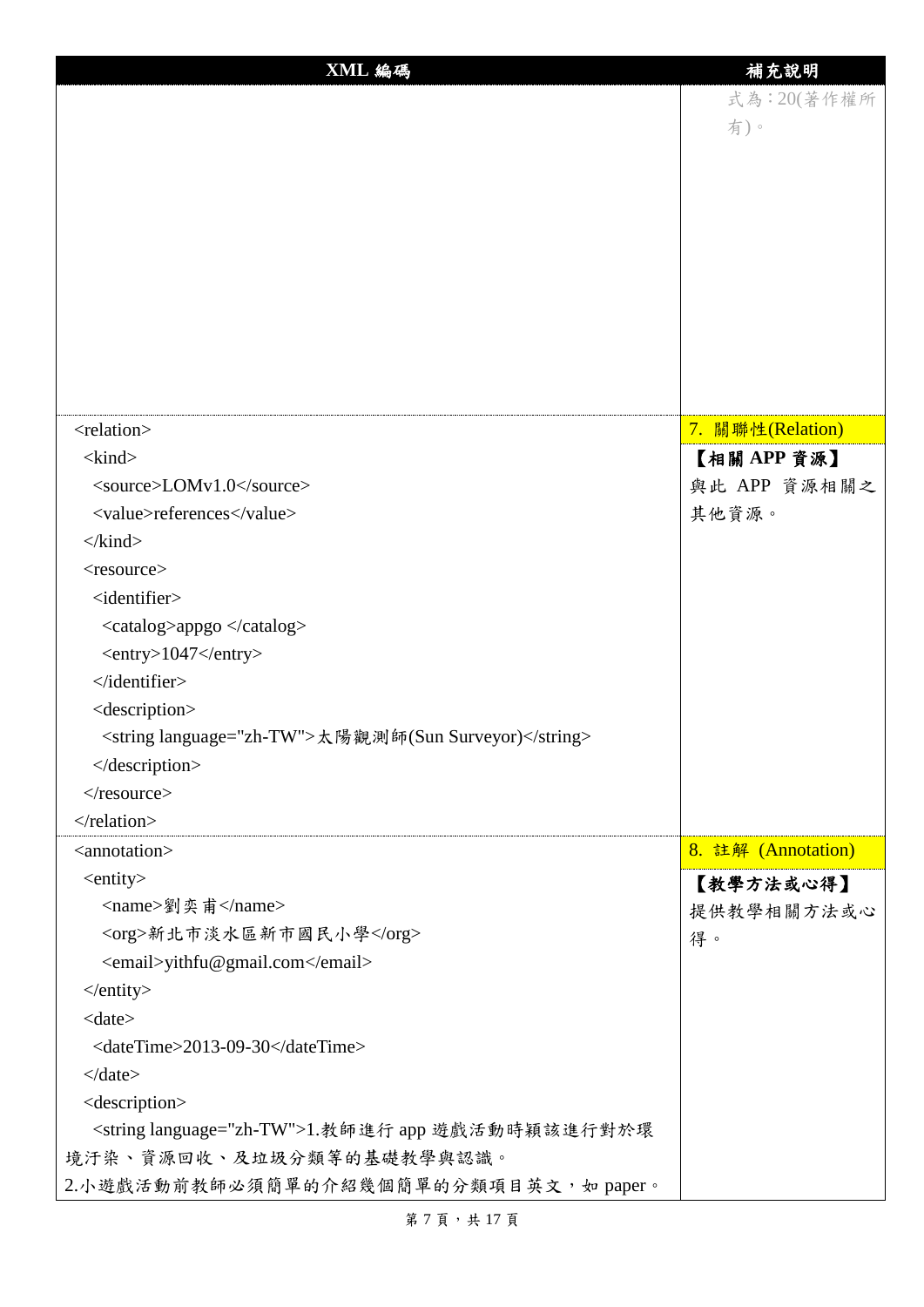| XML 編碼                                        | 補充說明                   |
|-----------------------------------------------|------------------------|
| 3.透過積分的競賽則是一個簡單的教學活動,目標就是正確點擊各類別的             |                        |
| 項目避免墜落到地球上成為垃圾,並且造成更多污染。積分越高則可能成              |                        |
| 為環境專家或英雄。                                     |                        |
| 4.課程活動中的遊戲進行可以針對其中的分類項目做一點記錄,以作為分             |                        |
| 組討論分類項目的相關問題,或是由教師提出歸納後在課堂中進行討論。              |                        |
| $\langle$ string>                             |                        |
| $\triangle$ description>                      |                        |
|                                               |                        |
| <classification></classification>             | 9. 分類 (Classification) |
| <purpose></purpose>                           | ◎【適用領域/議題】             |
| <source/> LOMv1.0                             | 教育 APP 資源所             |
| <value>discipline</value>                     | 適用的相關科目或               |
| $<$ /purpose>                                 | 範疇,可重複著錄。              |
| <taxonpath></taxonpath>                       | 著錄時請注意以該               |
| <source/>                                     | 科目之第一字為代               |
| <string language="zh-TW">九年一貫課程領域與議題</string> | 表縮寫。                   |
| $\langle$ source>                             | 各筆適用領域須新<br>$\bullet$  |
| $<$ taxon $>$                                 | 增獨立的標籤,勿               |
| $\langle id \rangle$ 自 $\langle id \rangle$   | 同時以逗點或空白               |
| $\langle entry \rangle$                       | 格於單一標籤中建               |
| <string language="zh-TW">自然與生活科技</string>     | 立多筆適用領域。               |
| $\langle$ entry $\rangle$                     |                        |
| $\langle$ taxon>                              |                        |
|                                               |                        |
|                                               |                        |
| <classification></classification>             |                        |
| <purpose></purpose>                           |                        |
| $<$ source>LOMv1.0 $<$ /source>               |                        |
| <value>discipline</value>                     |                        |
| $<$ /purpose>                                 |                        |
| $<$ taxonPath>                                |                        |
| <source/>                                     |                        |
| <string language="zh-TW">九年一貫課程領域與議題</string> |                        |
| $\langle$ source>                             |                        |
| <taxon></taxon>                               |                        |
| <id>健</id>                                    |                        |
| $\langle entry \rangle$                       |                        |
| <string language="zh-TW">健康與體育</string>       |                        |
| $\langle$ entry $\rangle$                     |                        |
| $\langle$ taxon>                              |                        |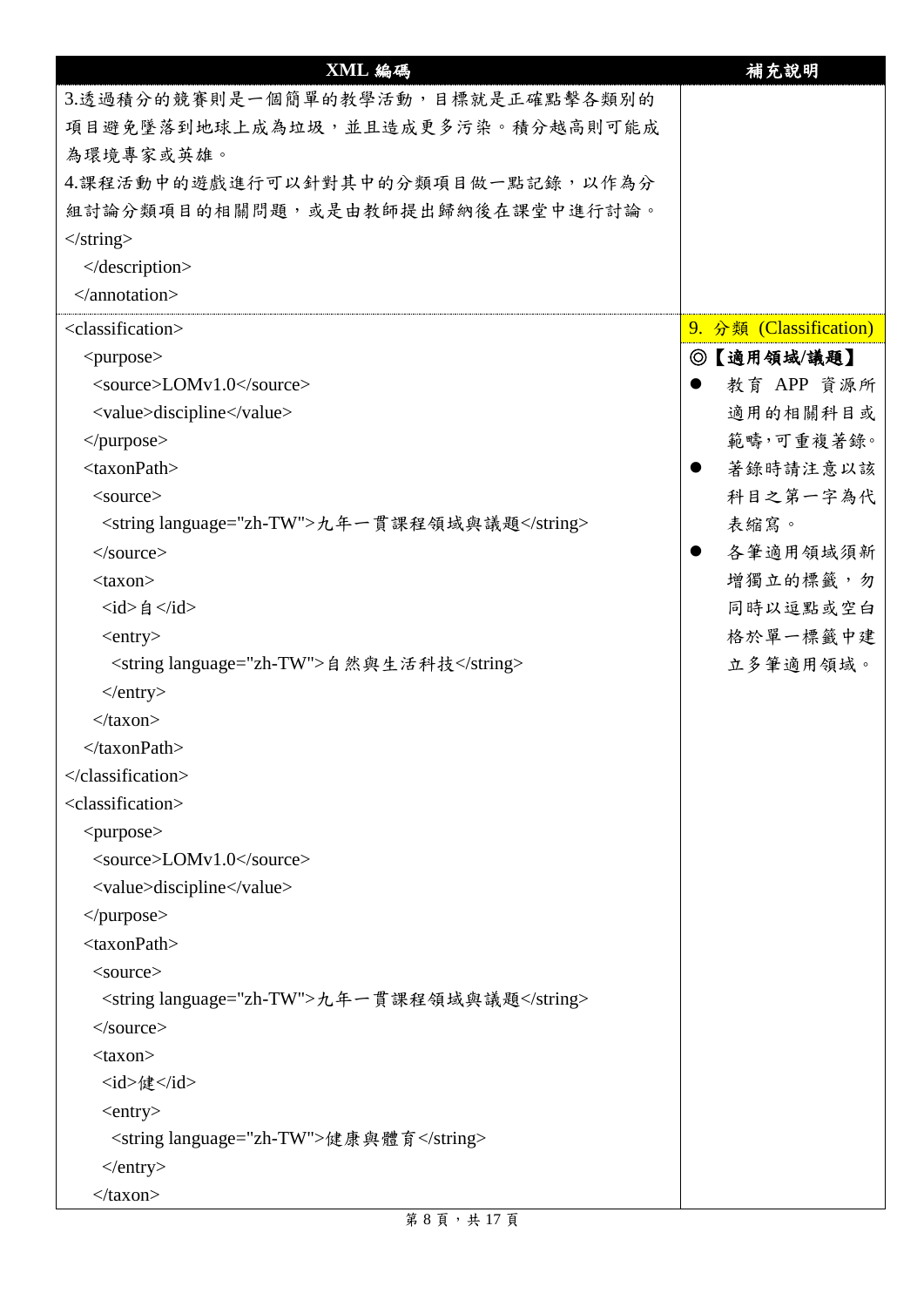| XML 編碼                                        | 補充說明        |
|-----------------------------------------------|-------------|
| $\langle$ taxonPath>                          |             |
|                                               |             |
| <classification></classification>             | ◎【適用年級】     |
| <purpose></purpose>                           | 教育 APP 資源所  |
| $<$ source>LOMv1.0 $<$ /source>               | 適用的年級範圍。    |
| <value>educational level</value>              | 若涵蓋多年級,應    |
| $<$ /purpose>                                 | 以「-」表示連續,   |
| $<$ taxonPath>                                | 不連續時以「,」表   |
| $<$ source $>$                                | 示間隔。例如:01B- |
| <string language="zh-TW">教學資源適用年級</string>    | $05B \circ$ |
| $\langle$ source $\rangle$                    |             |
| <taxon></taxon>                               |             |
| $\langle$ id>03B-06B $\langle$ id>            |             |
| $\langle entry \rangle$                       |             |
| <string language="zh-TW">國小三年級至國小六年級</string> |             |
| $\langle$ entry>                              |             |
| $\langle$ taxon>                              |             |
| $\langle$ taxonPath>                          |             |
|                                               |             |
| $\langle$ lom>                                |             |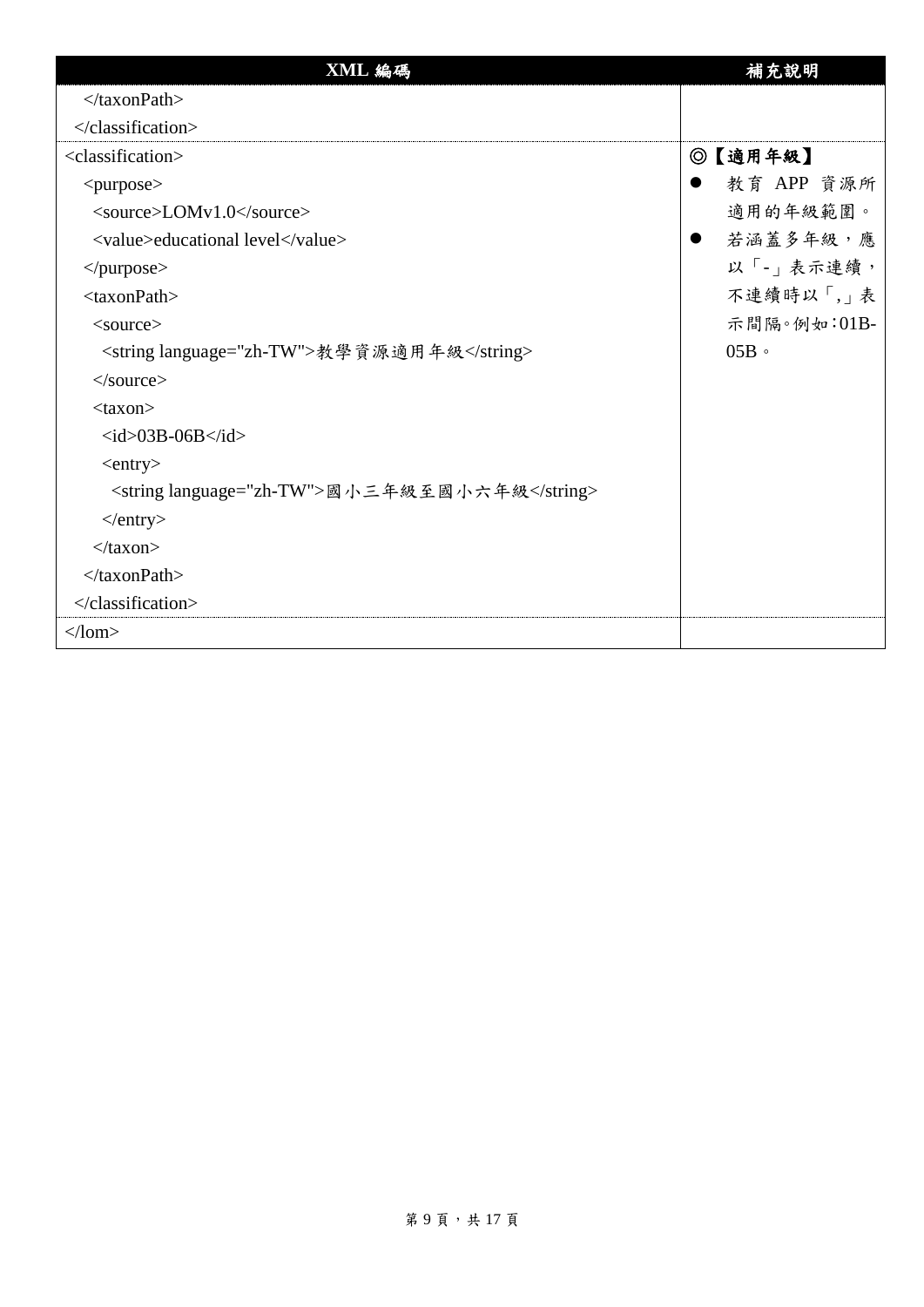## 三、 各標籤重複著錄表示方式

| 單個標籤表示法 |                                        | 多個標籤表示法                                |  |
|---------|----------------------------------------|----------------------------------------|--|
| 關       | <keyword></keyword>                    | <keyword></keyword>                    |  |
| 鍵       | <string language="zh-TW">校園植物</string> | <string language="zh-TW">校園植物</string> |  |
| 字       | $\langle$ string>                      | $\langle$ string>                      |  |
|         | $\langle$ keyword $\rangle$            | $\langle$ keyword $\rangle$            |  |
|         |                                        | <keyword></keyword>                    |  |
|         |                                        | <string language="zh-TW">行道樹</string>  |  |
|         |                                        | $\langle$ keyword $\rangle$            |  |
| 貢       | <lifecycle></lifecycle>                | $\langle$ lifeCycle>                   |  |
| 獻       | <version></version>                    | <version></version>                    |  |
| 者       | <string language="zh-TW">1.0</string>  | <string language="zh-TW">1.0</string>  |  |
| 資       | $\langle/version \rangle$              | $\langle/version \rangle$              |  |
| 訊       | <contribute></contribute>              | <contribute></contribute>              |  |
|         | $<$ role $>$                           | $<$ role $>$                           |  |
|         | <source/> LOMv1.0                      | <source/> LOMv1.0                      |  |
|         | <value>作者</value>                      | <value>作者</value>                      |  |
|         | $\langle$ role $>$                     | $\langle$ role>                        |  |
|         | $\le$ entity $>$                       | <entity></entity>                      |  |
|         | <name>侯 XX</name>                      | <name>侯 XX</name>                      |  |
|         | <org>臺中市北屯區軍功國小</org>                  | <org>臺中市北屯區軍功國小</org>                  |  |
|         | <email>hou1@yahoo.com.tw</email>       | <email>hou1@yahoo.com.tw</email>       |  |
|         | $\langle$ entity>                      | $\langle$ entity>                      |  |
|         | <date></date>                          | <date></date>                          |  |
|         | <datetime>2012-12-12</datetime>        | <datetime>2012-12-12</datetime>        |  |
|         | $\langle$ date $>$                     | $\langle$ date $>$                     |  |
|         | $\langle$ /contribute>                 | $\langle$ /contribute>                 |  |
|         |                                        | <contribute></contribute>              |  |
|         |                                        | $<$ role $>$                           |  |
|         |                                        | $<$ source>LOMv1.0 $<$ /source>        |  |
|         |                                        | <value>作者</value>                      |  |
|         |                                        | $\langle$ role>                        |  |
|         |                                        | <entity></entity>                      |  |
|         |                                        | <name>侯 YY</name>                      |  |
|         |                                        | <org>臺中市北屯區軍功國小</org>                  |  |
|         |                                        | <email>hou2@yahoo.com.tw</email>       |  |
|         |                                        | $\langle$ entity>                      |  |
|         |                                        | $\langle date \rangle$                 |  |
|         |                                        | <datetime>2012-12-12</datetime>        |  |
|         |                                        | $\langle$ date $>$                     |  |
|         |                                        | $\triangle$ /contribute>               |  |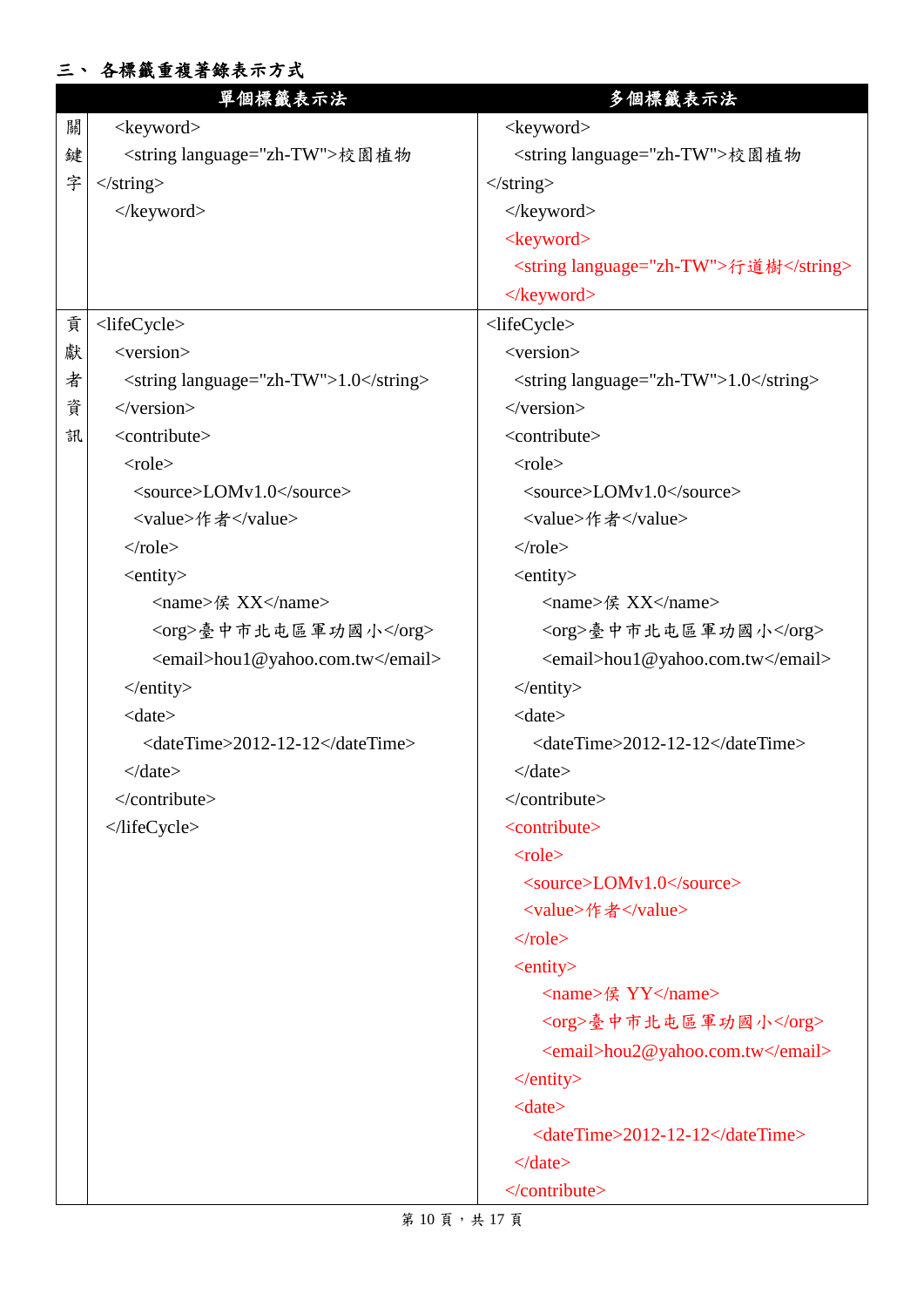|   | 單個標籤表示法                                                      | 多個標籤表示法                                                      |
|---|--------------------------------------------------------------|--------------------------------------------------------------|
|   |                                                              |                                                              |
| 資 | <technical></technical>                                      | <technical></technical>                                      |
| 源 | <format>text/html</format>                                   | <format>text/html</format>                                   |
| 連 |                                                              |                                                              |
| 結 | <location>http://etoe.tc.edu.tw/index/vrs/did/189</location> | <location>http://etoe.tc.edu.tw/index/vrs/did/189</location> |
|   | 99                                                           | 99                                                           |
| 檔 |                                                              | <format>image/jpeg</format>                                  |
| 案 |                                                              | <location>file/DSC02737.JPG</location>                       |
|   |                                                              |                                                              |
| 適 | <classification></classification>                            | <classification></classification>                            |
| 用 | <purpose></purpose>                                          | <purpose></purpose>                                          |
| 領 | <source/> LOMv1.0                                            | <source/> LOMv1.0                                            |
| 域 | <value>discipline</value>                                    | <value>discipline</value>                                    |
|   | $<$ /purpose>                                                |                                                              |
| 議 | $<$ taxonPath>                                               | <taxonpath></taxonpath>                                      |
| 題 | $<$ source $>$                                               | $<$ source $>$                                               |
|   | <string language="zh-TW">九年一貫課程</string>                     | <string language="zh-TW">九年一貫課程</string>                     |
|   | 領域與議題                                                        | 領域與議題                                                        |
|   | $\langle$ source>                                            | $\langle$ source>                                            |
|   | <taxon></taxon>                                              | <taxon></taxon>                                              |
|   | <id>自</id>                                                   | $\langle id \rangle$ 自 $\langle id \rangle$                  |
|   | $\langle entry \rangle$                                      | $\langle entry \rangle$                                      |
|   | <string language="zh-TW">自然與生活科</string>                     | <string language="zh-TW">自然與生活科</string>                     |
|   | 技                                                            | 技                                                            |
|   | $\langle$ entry $\rangle$                                    | $\langle$ entry $\rangle$                                    |
|   | $\langle$ taxon>                                             | $\langle$ taxon>                                             |
|   |                                                              |                                                              |
|   |                                                              |                                                              |
|   |                                                              | <classification></classification>                            |
|   |                                                              | <purpose></purpose>                                          |
|   |                                                              | <source/> LOMv1.0                                            |
|   |                                                              | <value>discipline</value>                                    |
|   |                                                              | $<$ /purpose>                                                |
|   |                                                              | <taxonpath></taxonpath>                                      |
|   |                                                              | $<$ source $>$                                               |
|   |                                                              | <string language="zh-TW">九年一貫課程</string>                     |
|   |                                                              | 領域與議題                                                        |
|   |                                                              | $\langle$ source $\rangle$                                   |
|   |                                                              | $<$ taxon $>$                                                |
|   |                                                              | $\langle id \rangle$ 國 $\langle id \rangle$                  |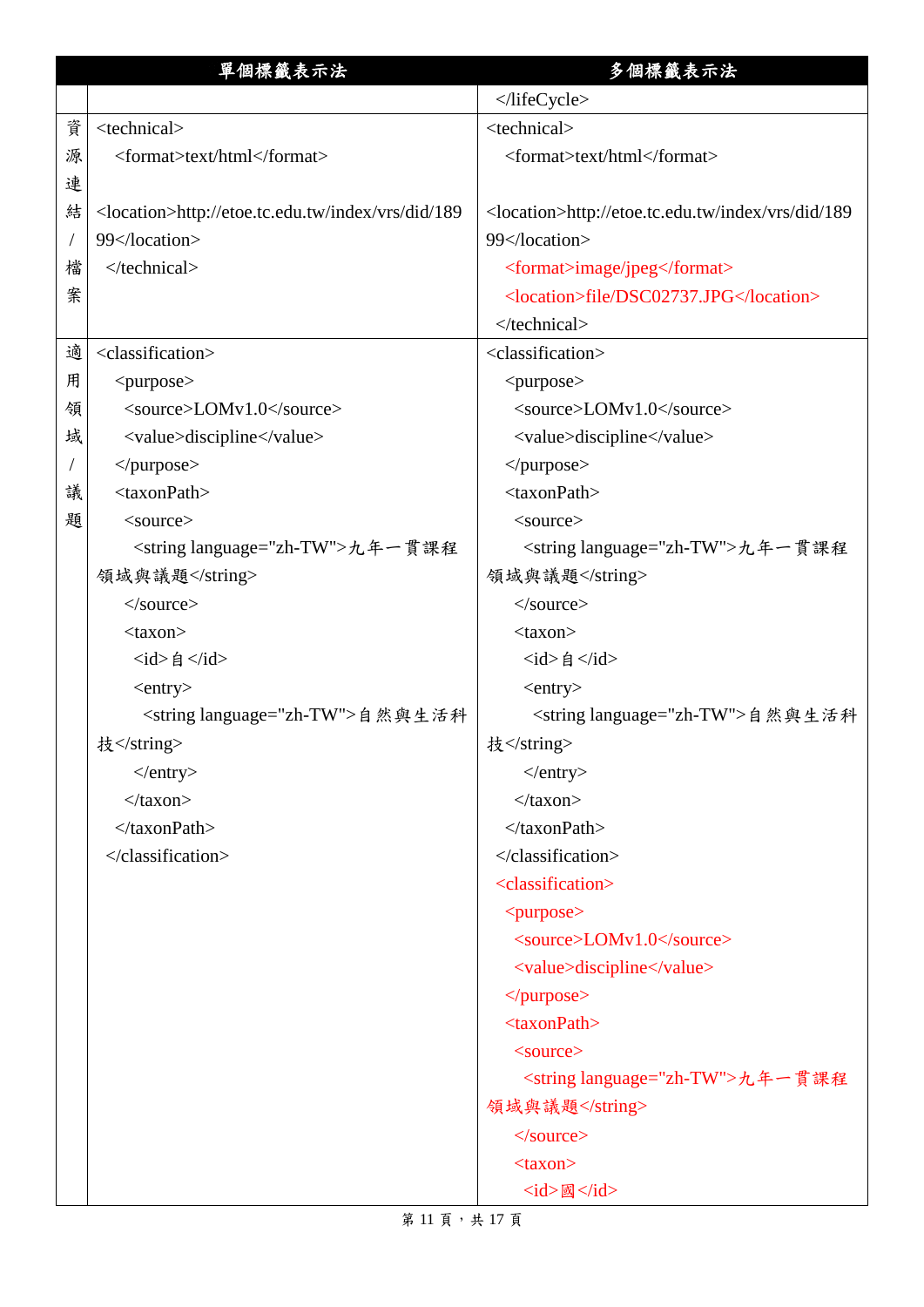| 單個標籤表示法 | 多個標籤表示法                               |
|---------|---------------------------------------|
|         | $\langle entry \rangle$               |
|         | <string language="zh-TW">國語文</string> |
|         | $\langle$ string>                     |
|         | $\langle$ entry $\rangle$             |
|         | $\langle$ taxon>                      |
|         | $\langle$ taxonPath>                  |
|         | $\langle$ /classification>            |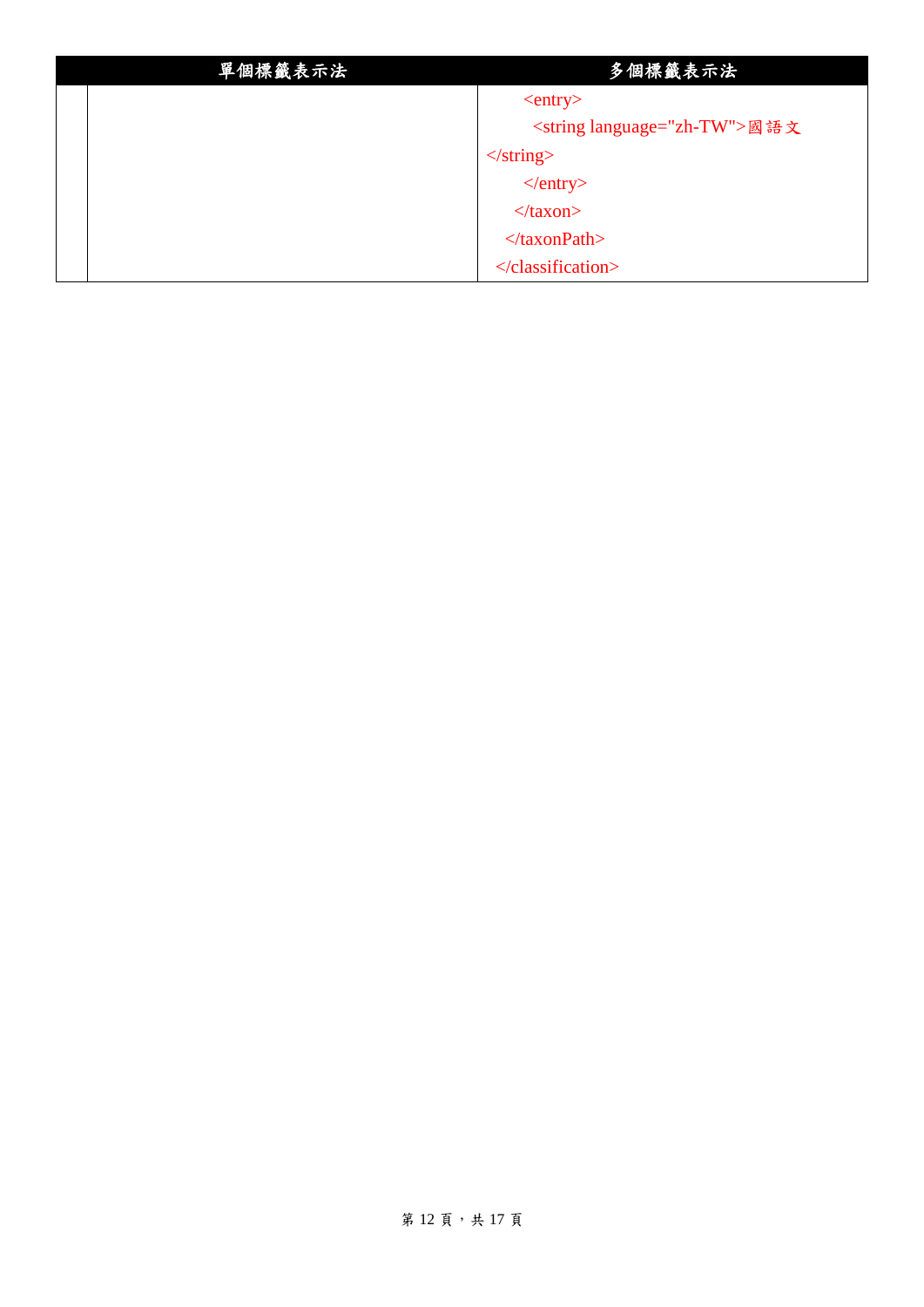四、 欄位填值方式

| 欄位               | 文字描述    | 需填入值   |
|------------------|---------|--------|
| 貢獻者角色            | 作者      | 作者     |
| 2.3.1_Role       | 推薦者     | 推薦者    |
| 適用年級             | 幼稚園     | 00A    |
| 9.2.2_taxon (類)  | 國小一年級   | 01B    |
| 9.2.2.1_id (類別   | 國小二年級   | 02B    |
| 碼)               | 國小三年級   | 03B    |
| 9.2.2.2_entry (款 | 國小四年級   | 04B    |
| 目)               | 國小五年級   | 05B    |
|                  | 國小六年級   | 06B    |
|                  | 國中一年級   | 07B    |
|                  | 國中二年級   | 08B    |
|                  | 國中三年級   | 09B    |
|                  | 高中一年級   | 10C    |
|                  | 高中二年級   | 11C    |
|                  | 高中三年級   | 12C    |
|                  | 高職一年級   | 10D    |
|                  | 高職二年級   | 11D    |
|                  | 高職三年級   | 12D    |
|                  | 全齡適用    | $\ast$ |
|                  |         |        |
|                  |         |        |
|                  |         |        |
| 適用領域/議題          | 國語文     | 國      |
| 9.2.2_taxon (類)  | 英文      | 英      |
| 9.2.2.1_id (類別   | 閩南語     | 閩      |
| 碼)               | 客家語     | 客      |
| 9.2.2.2_entry (款 | 原住民語    | 原      |
| 目)               | 數學      | 數      |
|                  | 社會      | 社      |
|                  | 生活      | 生      |
|                  | 自然與生活科技 | 自      |
|                  | 綜合活動    | 綜      |
|                  | 藝術與人文   | 藝      |
|                  | 健康與體育   | 健      |
|                  | 性別平等教育  | 性      |
|                  | 人權教育    | 人      |
|                  | 生涯發展教育  | 涯      |
|                  | 家政教育    | 家      |
|                  | 資訊教育    | 資      |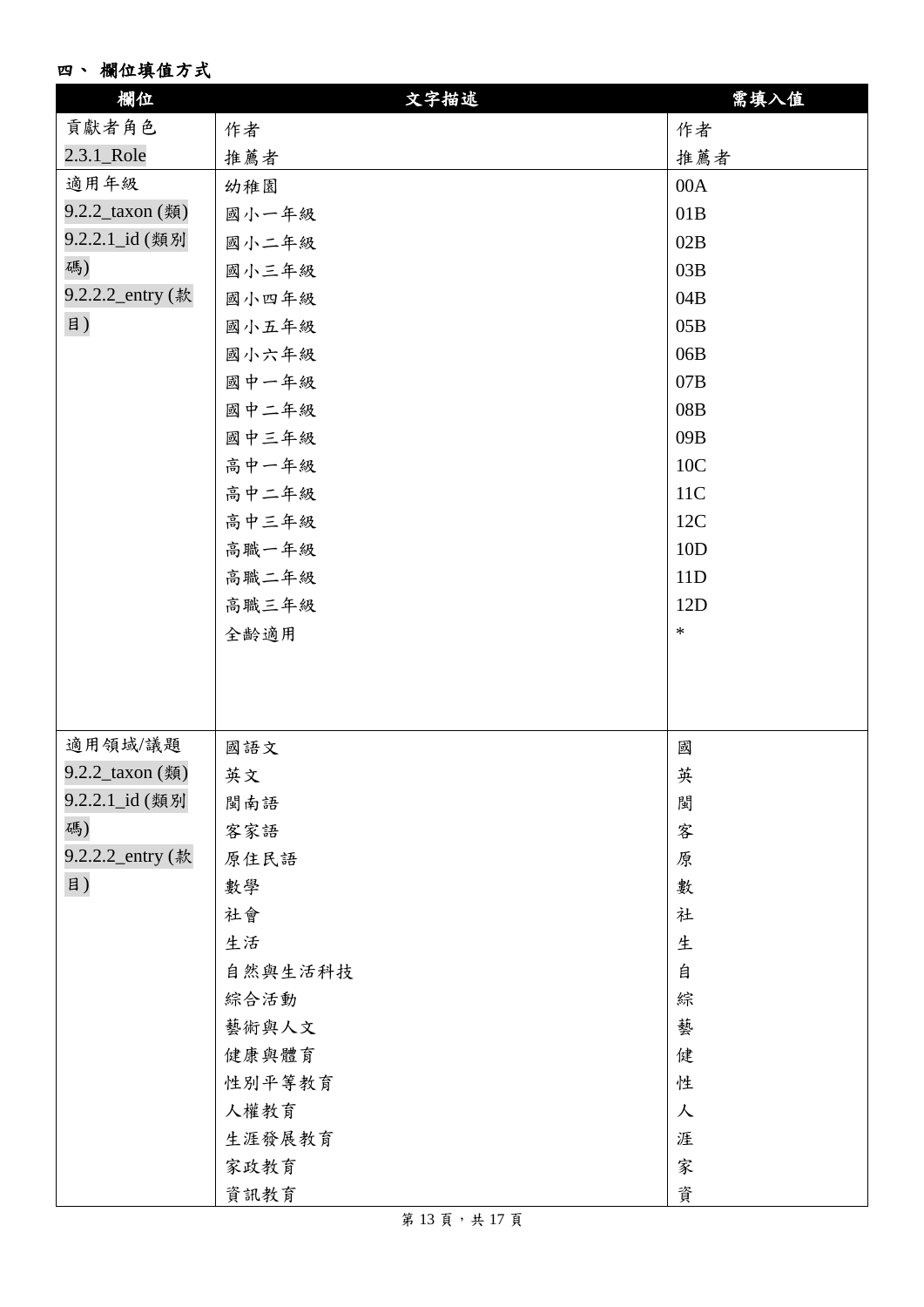| 欄位              | 文字描述          | 需填入值          |
|-----------------|---------------|---------------|
|                 | 環境教育          | 環             |
|                 | 海洋教育          | 海             |
| 授權方式            | 著作權所有         | 20            |
| 6.3_description |               |               |
| 適用載具            | 手機            | 手機            |
|                 | 平板            | 平板            |
|                 | 電腦            | 電腦            |
| 作業系統            | iOS           | iOS           |
|                 | Android       | Android       |
|                 | Windows       | Windows       |
|                 | Google Chrome | Google Chrome |
| 使用語言            | zh_TW         | zh_TW         |
| 1.3_Language    | en            | en            |
|                 | 中文            | 中文            |
|                 | 英文            | 英文            |
|                 | 其他            | 其他            |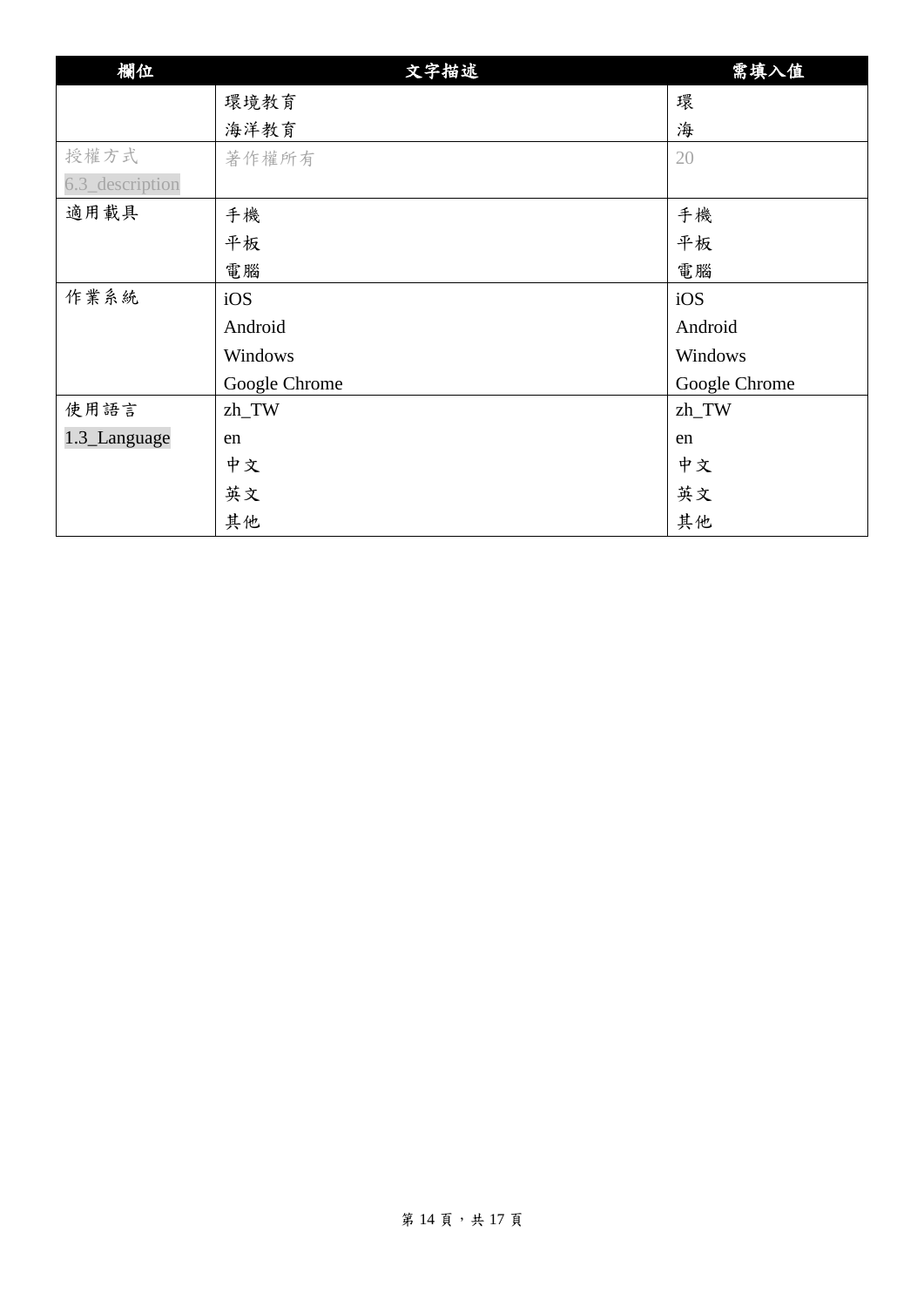# 五、 **4.1** 格式**\_**參考著錄資料值

**MIME Type 列表** 

| <b>MIME Type</b>              | 副檔名      |
|-------------------------------|----------|
| animation/narrative           | nml      |
| application/activemessage     |          |
| application/andrew-inset      |          |
| application/applefile         |          |
| application/atomicmail        |          |
| application/dca-rft           |          |
| application/dec-dx            |          |
| application/dsptype           | tsp      |
| application/fastman           | Icc      |
| application/font-tdpfr        | pfr, pfr |
| application/futuresplash      | spl      |
| application/mac-binhex40      | hqx      |
| application/mac-compactpro    | cpt      |
| application/macwriteii        |          |
| application/mspowerpoint      | pot,     |
|                               | pps,     |
|                               | ppt,     |
|                               | ppz      |
| application/msword            | doc      |
| application/news-message-id   |          |
| application/news-transmission |          |
| application/octet-stream      | bin,     |
|                               | class,   |
|                               | dms.     |
|                               | exe.     |
|                               | jar, sea |
| application/oda               | oda      |
| application/pdf               | pdf      |
| application/postscript        | ai, eps, |
|                               | ps       |
| application/remote-printing   |          |
| application/rtf               | rtf      |

| application/slate             |           |
|-------------------------------|-----------|
| application/smil              | smi       |
| application/softvision        | svi       |
| application/t-time            | ttz       |
| application/vnd.ms-excel      | xsl       |
| application/vnd.ms-powerpoint | ppt       |
| application/wita              |           |
| application/wordperfect5.1    |           |
| application/x-authorware-bin  | aab       |
| application/x-authorware-map  | aam       |
| application/x-authorware-seg  | aas       |
| application/x-bcpio           | bcpio     |
| application/x-bzip2           | bz2       |
| application/x-calquick        | cqk       |
| application/x-cdlink          | vcd       |
| application/x-cnc             | ccn       |
| application/x-cocoa           | cco       |
| application/x-compress        | Z         |
| application/x-cpio            | cpio      |
| application/x-csh             | csh       |
| application/x-director        | dcr, dir, |
|                               | dxr       |
| application/x-dvi             | dvi       |
| application/x-excel           | xls       |
| application/x-expandedbook    | ebk       |
| application/x-gtar            | gtar      |
| application/x-gzip            | gz        |
| application/x-hdf             | hdf       |
| application/x-httpd-cgi       | cgi       |
| application/x-javascript      | js, ls,   |
|                               | mocha     |
| application/x-koan            | skd,      |
|                               | skm,      |
|                               | skp, skt  |
| application/x-latex           | latex     |
| application/x-Izh             | Lha,      |
|                               | lzh       |
| application/x-mapserver       | mps       |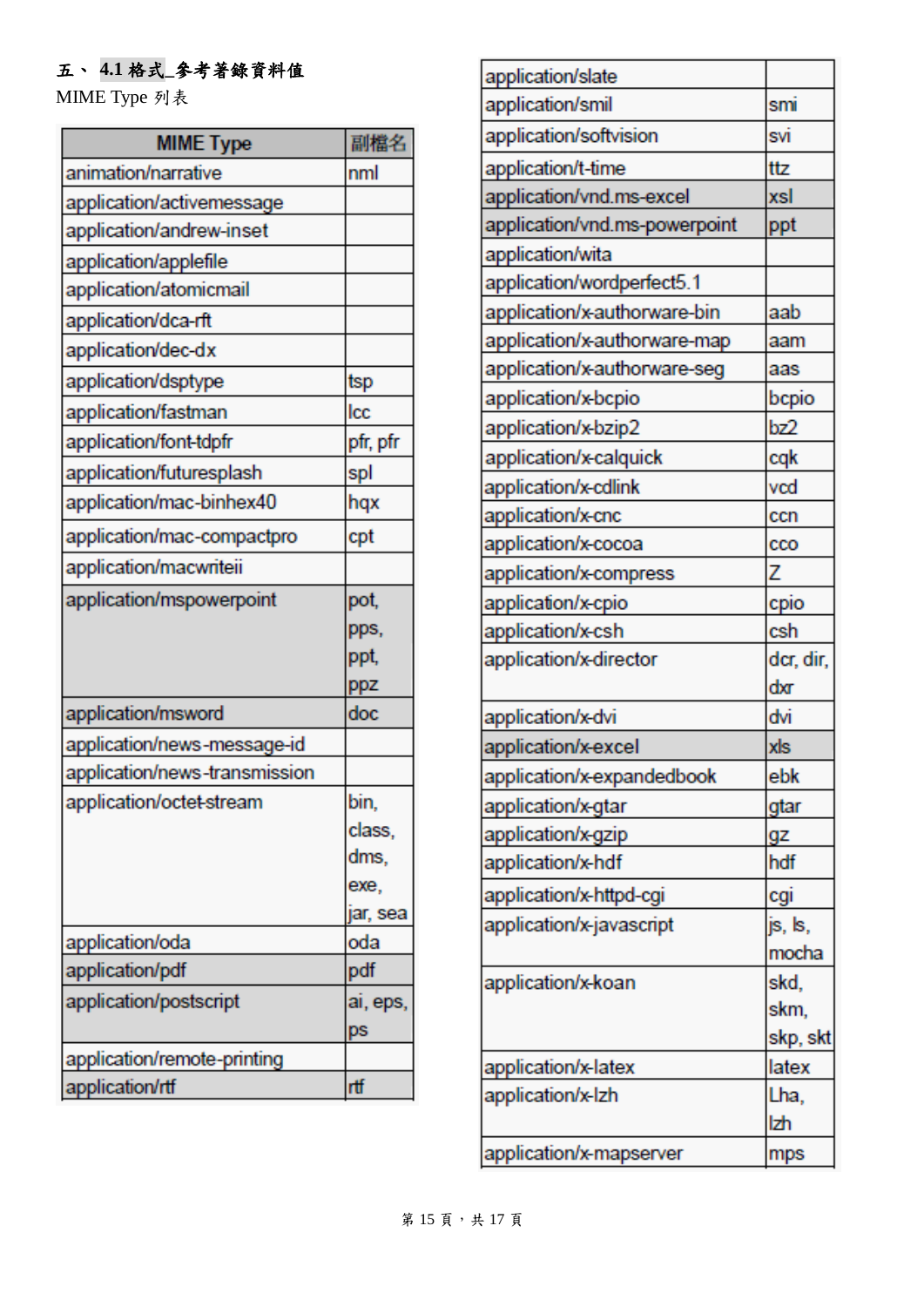| application/x-mascot                   | mct         |
|----------------------------------------|-------------|
| application/x-mif                      | mif         |
| application/x-ms-wmz                   | wmz         |
| application/x-ms-wmd                   | wmd         |
| application/x-netcdf                   | cdf, nc     |
| application/x-ns-proxy-auto-config pac |             |
| application/x-pixelscooter             | mpp         |
| application/x-sh                       | sh          |
| application/x-shar                     | shar        |
| application/x-shockwave-flash          | swf         |
| application/x-sprite                   | spr,        |
|                                        | sprite      |
| application/x-spt                      | spt         |
| application/x-stuffit                  | sit         |
| application/x-sv4cpio                  | sv4cpio     |
| application/x-sv4crc                   | sv4crc      |
| application/x-tar                      | tar, tgz    |
| application/x-tcl                      | td          |
| application/x-tex                      | tex         |
| application/x-texinfo                  | texi,       |
|                                        | texinfo     |
| application/x-troff                    | roff, t, tr |
| application/x-troff-man                | man         |
| application/x-troff-me                 | me          |
| application/x-troff-ms                 | ms          |
| application/x-ustar                    | ustar       |
| application/x-wais-source              | <b>SFC</b>  |
| application/x-xdma                     | xdm,        |
|                                        | xdma        |
| application/zip                        | zip         |
| audio/basic                            | au, snd     |
| audio/echospeech                       | es          |
| audio/midi                             | kar.        |
|                                        | mid,        |
|                                        | midi        |
| audio/mpeg                             | mp2,        |
|                                        | mp3,        |
|                                        | mpga        |

| audio/tsplayer                | tsi        |
|-------------------------------|------------|
| audio/vnd.rn-realaudio        | ra         |
| audio/voxware                 | <b>VOX</b> |
| audio/x-aiff                  | aif,       |
|                               | aifc.      |
|                               | aiff       |
| audio/x-bamba                 | aba        |
| audio/x-chacha                | cha        |
| audio/x-mio                   | mio        |
| audio/x-ms-wma                | wma        |
| audio/x-ms-wax                | wax        |
| audio/x-pn-realaudio          | ram,       |
|                               | m          |
| audio/x-pn-realaudio-plugin   | rpm        |
| audio/x-twinvq                | vqf, vql   |
| audio/x-twinvq-plugin         | vqe        |
| audio/x-wav                   | wav        |
| chemical/x-csml               | csm        |
| chemical/x-embl-dl-nucleotide | emb        |
| chemical/x-gaussian-input     | gau        |
| chemical/x-mdl-molfile        | mol        |
| chemical/x-mopac-input        | mop        |
| chemical/x-pdb                | pdb        |
| chemical/x-xyz                | xyz        |
| i-world/i-vrml                | ivr        |
| image/bmp                     | bmp        |
| image/fif                     | fif        |
| image/gif                     | gif        |
| image/ief                     | ief        |
| image/jpeg                    | jpe,       |
|                               | jpeg,      |
|                               | jpg        |
| image/png                     | png        |
| image/tiff                    | tif, tiff  |
| image/vasa                    | mcf        |
| image/vnd.rn-realpix          | rp         |
| image/x-cmu-raster            | ras        |
| image/x-freehand              | fh, fh4,   |
|                               | fh5,       |